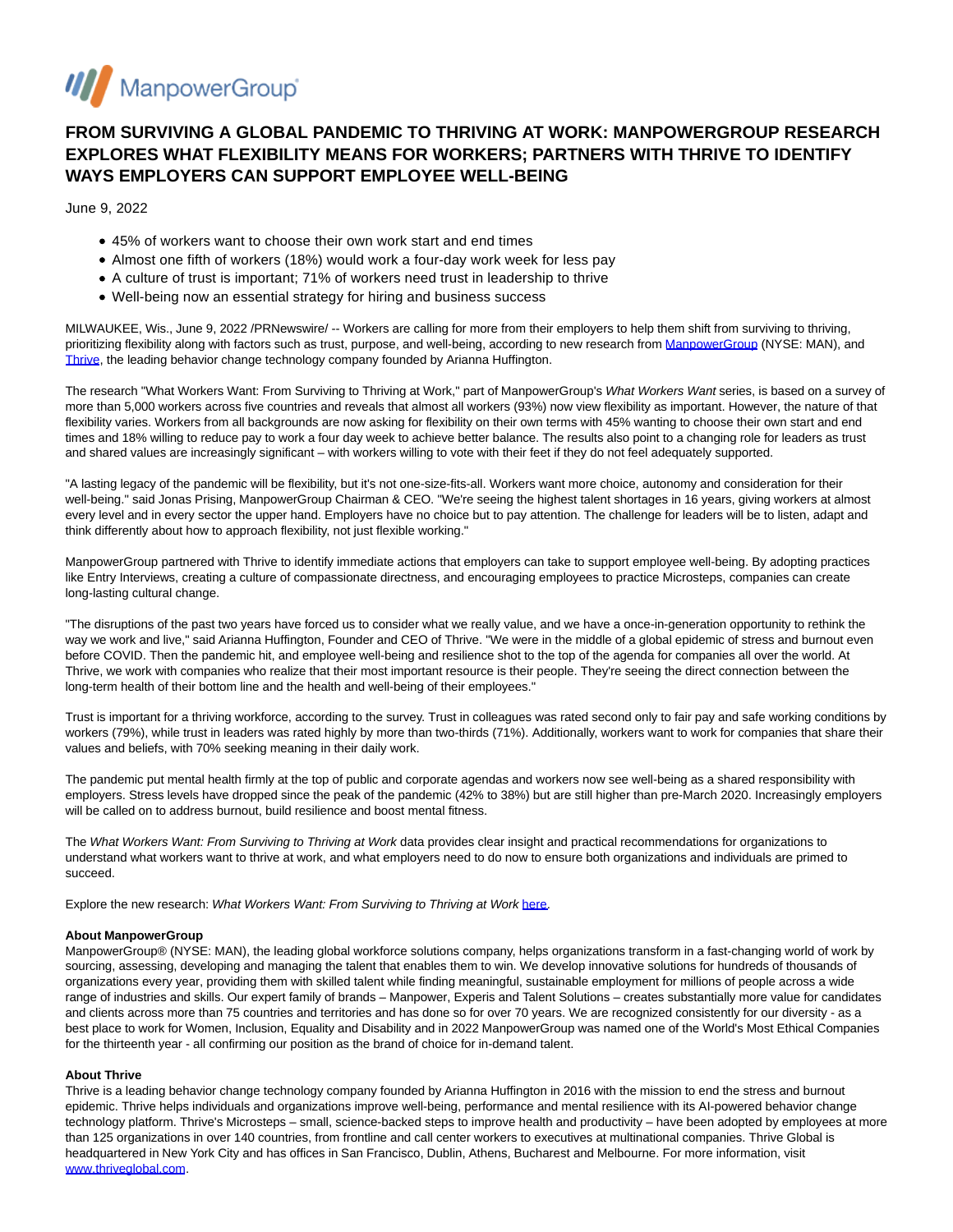\***About the Research:** ManpowerGroup researched and analyzed responses from over 5,000 frontline, corporate, and call center workers, as well as job seekers, across five countries (Australia, France, Italy, United Kingdom and United States) to learn what it means to thrive at work. And we've partnered with leading behavior change technology company Thrive to help turn those insights into action to ensure both organizations and individuals alike are resilient and primed to succeed. Research was carried out by Reputation Leaders surveying workers aged 18 and over, balanced by age, gender in 5 countries, across five countries, Australia, France, Italy, United Kingdom and United States.

The research "What Workers Want: From Surviving to Thriving at Work," part of ManpowerGroup's What Workers Want series, is based on a survey of more than 5,000 workers across five countries and reveals that almost all workers (93%) now view flexibility as important. However, the nature of that flexibility varies. Workers from all backgrounds are now asking for flexibility on their own terms, with 45% wanting to choose their own start and end times, and 18% willing to reduce pay to work a four-day week to achieve better balance. The results also point to a changing role for leaders as trust and shared values are increasingly significant – with workers willing to vote with their feet if they do not feel adequately supported.

"A lasting legacy of the pandemic will be flexibility, but it's not one-size-fits-all. Workers want more choice, autonomy, and consideration for their well-being." said Jonas Prising, ManpowerGroup Chairman & CEO. "We're seeing the highest talent shortages in 16 years, giving workers at almost every level and in every sector the upper hand. Employers have no choice but to pay attention. The challenge for leaders will be to listen, adapt, and think differently about how to approach flexibility, not just flexible working."

ManpowerGroup partnered with Thrive to identify immediate actions that employers can take to support employee well-being. By adopting practices like Entry Interviews, creating a culture of compassionate directness, and encouraging employees to practice Microsteps, companies can create long-lasting cultural change.

"The disruptions of the past two years have forced us to consider what we really value, and we have a once-in-generation opportunity to rethink the way we work and live," said Arianna Huffington, Founder and CEO of Thrive. "We were in the middle of a global epidemic of stress and burnout even before COVID. Then the pandemic hit, and employee well-being and resilience shot to the top of the agenda for companies all over the world. At Thrive, we work with companies who realize that their most important resource is their people. They're seeing the direct connection between the long-term health of their bottom line and the health and well-being of their employees."

Trust is important for a thriving workforce, according to the survey. Trust in colleagues was rated second only to fair pay and safe working conditions by workers (79%), while trust in leaders was rated highly by more than two-thirds (71%). Additionally, people want to work for companies that share their values and beliefs, with 70% seeking meaning in their daily work.

The pandemic put mental health firmly at the top of public and corporate agendas and workers now see well-being as a shared responsibility with employers. Stress levels have dropped since the peak of the pandemic (42% to 38%) but are still higher than pre-March 2020. Increasingly, employers will be called on to address burnout, build resilience and boost mental fitness.

The What Workers Want: From Surviving to Thriving at Work data provides clear insight and practical recommendations for organizations to understand what workers want to thrive at work, and what employers need to do now to ensure both organizations and individuals are primed to succeed.

Explore the new research: What Workers Want: From Surviving to Thriving at Work [here.](https://c212.net/c/link/?t=0&l=en&o=3562372-1&h=3224631608&u=https%3A%2F%2Fgo.manpowergroup.com%2Fwhatworkerswant&a=here)

#### **About ManpowerGroup**

ManpowerGroup® (NYSE: MAN), the leading global workforce solutions company, helps organizations transform in a fast-changing world of work by sourcing, assessing, developing and managing the talent that enables them to win. We develop innovative solutions for hundreds of thousands of organizations every year, providing them with skilled talent while finding meaningful, sustainable employment for millions of people across a wide range of industries and skills. Our expert family of brands – Manpower, Experis and Talent Solutions – creates substantially more value for candidates and clients across more than 75 countries and territories and has done so for over 70 years. We are recognized consistently for our diversity - as a best place to work for Women, Inclusion, Equality and Disability and in 2022 ManpowerGroup was named one of the World's Most Ethical Companies for the thirteenth year - all confirming our position as the brand of choice for in-demand talent.

#### **About Thrive**

Thrive is a leading behavior change technology company founded by Arianna Huffington in 2016 with the mission to end the stress and burnout epidemic. Thrive helps individuals and organizations improve well-being, performance and mental resilience with its AI-powered behavior change technology platform. Thrive's Microsteps – small, science-backed steps to improve health and productivity – have been adopted by employees at more than 125 organizations in over 140 countries, from frontline and call center workers to executives at multinational companies. Thrive Global is headquartered in New York City and has offices in San Francisco, Dublin, Athens, Bucharest and Melbourne. For more information, visit [www.thriveglobal.com.](https://c212.net/c/link/?t=0&l=en&o=3562372-1&h=2044881997&u=https%3A%2F%2Fcts.businesswire.com%2Fct%2FCT%3Fid%3Dsmartlink%26url%3Dhttp%253A%252F%252Fwww.thriveglobal.com%252F%26esheet%3D52542103%26newsitemid%3D20211130005455%26lan%3Den-US%26anchor%3Dwww.thriveglobal.com%26index%3D3%26md5%3D2223c13bb24388bcc262e81ce9bb1a90&a=www.thriveglobal.com)

\***About the Research:** ManpowerGroup researched and analyzed responses from over 5,000 frontline, corporate, and call center workers, as well as job seekers, across five countries (Australia, France, Italy, United Kingdom and United States) to learn what it means to thrive at work. And we've partnered with leading behavior change technology company Thrive to help turn those insights into action to ensure both organizations and individuals alike are resilient and primed to succeed. Research was carried out by Reputation Leaders surveying workers aged 18 and over, balanced by age, gender in 5 countries, across five countries, Australia, France, Italy, United Kingdom and United States.